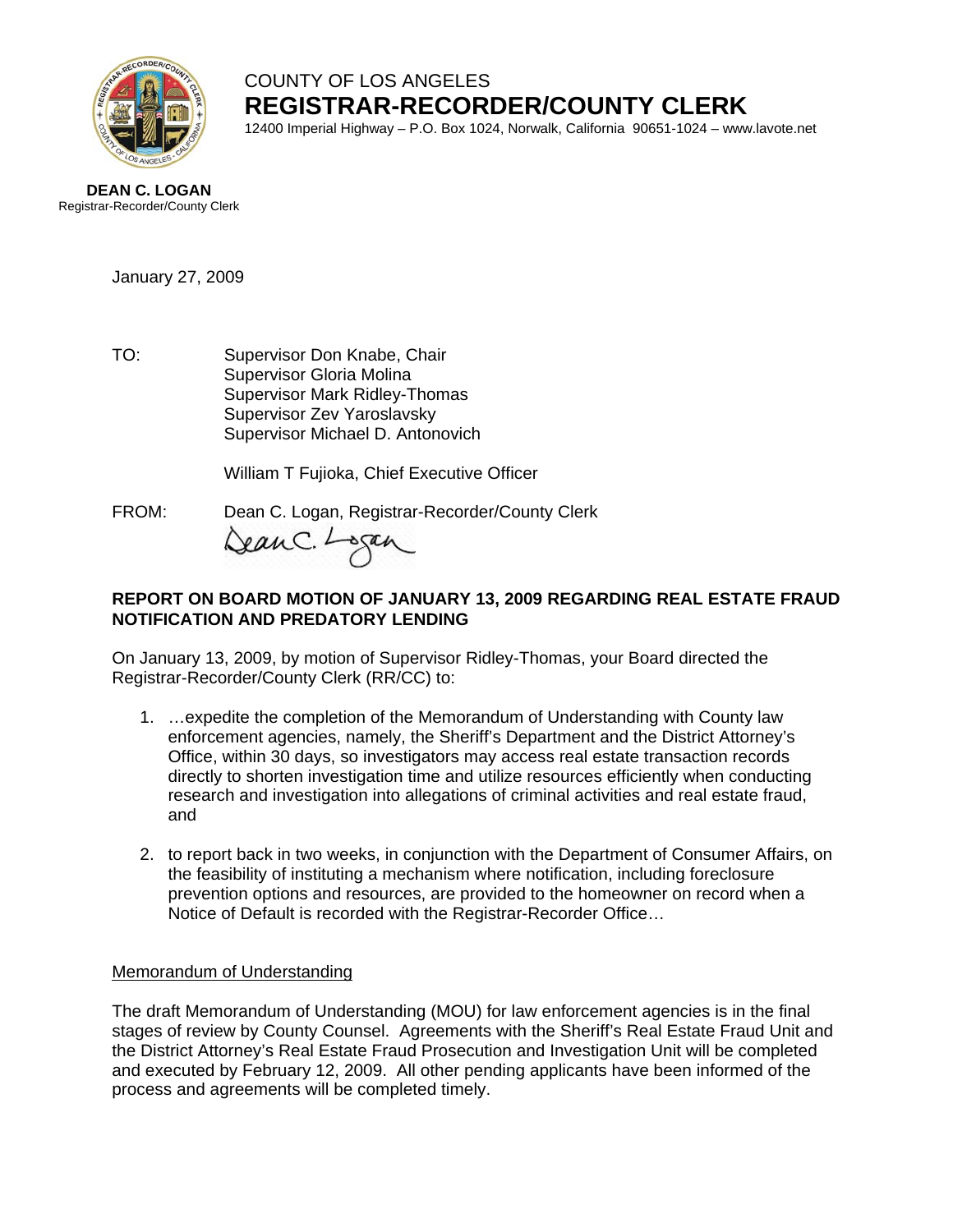Each Supervisor Report on Board Motion – Predatory Lending January 27, 2009 Page 2

### Current Real Estate Fraud Notification Program and Law

The RR/CC's existing real estate fraud notification program, authorized pursuant to Government Code sections 27297.6 (D) and 27387.1, allows the RR/CC, or an agent through a competitive bid process, to notify by mail within 30 days the party or parties executing the document of the recording of a deed, a quit claim deed or a deed of trust affecting their real estate. These sections were specifically enacted to give the Los Angeles County Recorder the power to issue fraud notifications and collect a fee upon document recordation. In general, existing State law for recorders throughout the State does not allow for, or provide recorders with, the duty to, notify the public of certain transactions other than by maintaining indexes of records. The RR/CC's current notification service is contracted to a third party vendor and is funded through the document recording surcharge on the referenced instruments as authorized by Government Code section 27387.1. This section does not allow for notification or application of a surcharge when a Notice of Default is recorded. Legislation would be required in order for the RR/CC to provide notification and charge for the service. There is no legislative authority for the RR/CC to perform any follow-up with homeowners concerning foreclosure prevention options and resources, through contract or another County department.

Working with the Department of Consumer Affairs and the Chief Executive Office, the RR/CC recommends the County consider seeking legislation expanding the existing real estate fraud notification program to include application of the surcharge and notification of the filing of Notice of Default instruments, as well as the ability to delegate follow-up with homeowners relating to foreclosure prevention resources. As with the original authorizing legislation, we recommend any proposal of this nature be specific to Los Angeles County to avoid organizational opposition from jurisdictions that are not in a position to provide these services.

#### Process for Discovering Property Owners and Tenants Subject to a Notice of Default

Typically, the Notice of Default document does not list the physical address of the property; the nature of the document itself requires a different model of notification than that provided for in the current real estate fraud notification program. The RR/CC can provide the Department of Consumer Affairs or another appropriate agency with access to the images of all Notice of Default instruments filed; however facilitating a notice to the property owners would require manually referencing back to the recorded Deed of Trust in order to determine ownership and addressing information.

Board staff has also inquired about the ability to notify tenants, in the case of rental properties, of the filing of a Notice of Default. We are unaware of any source database of tenants or rental properties; however, any mechanism developed to identify the residence address for properties subject to Notice of Default as described above may support the development of a program that would allow the Department of Consumer Affairs or some other appropriate agency the opportunity to send an "occupant" notice to the property address once identified.

For reference, a new State Law was implemented last year (SB 1137) which requires the Lender to notify the Trustor, on loans secured between 2003 and 2007, by phone and mail prior to recording a Notice of Default in an attempt to provide options to the property owner to prevent